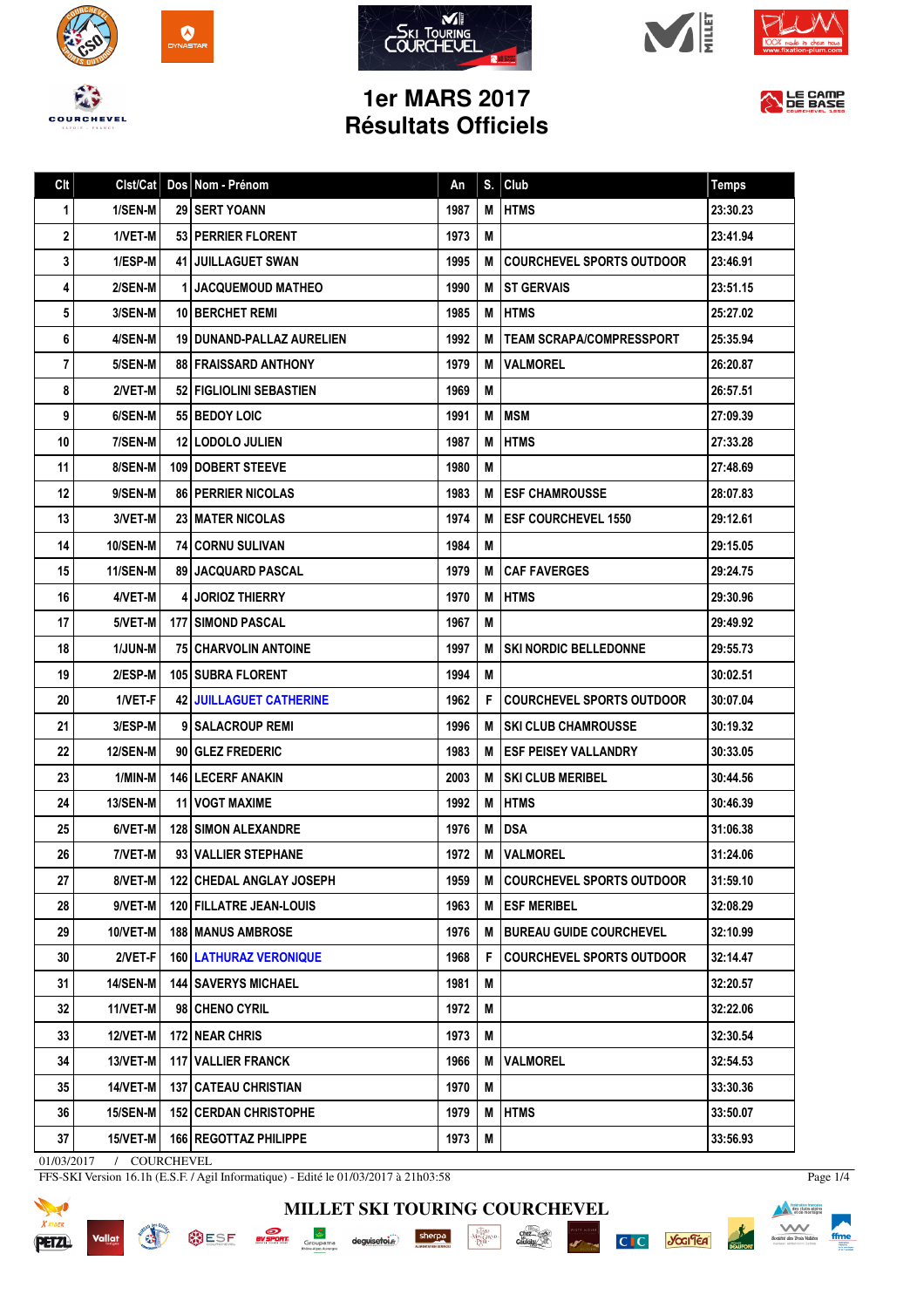| Clt | Clst/Cat        | Dos Nom - Prénom                   | An   | S. | Club                            | <b>Temps</b> |
|-----|-----------------|------------------------------------|------|----|---------------------------------|--------------|
| 38  | 16/SEN-M        | <b>181 FAVRE BENOIT</b>            | 1993 | M  |                                 | 33:58.36     |
| 39  | 4/ESP-M         | <b>108 FRANCOIS JEREMIE</b>        | 1994 | M  | <b>GILBERT SPORTS MORIOND</b>   | 34:24.00     |
| 40  | 16/VET-M        | 66 DOMERGUE BERNARD                | 1958 | M  | <b>ESF AIME 2000</b>            | 34:24.60     |
| 41  | 17/SEN-M        | 37 GERARD SIMON                    | 1992 | M  | <b>SNBC</b>                     | 34:38.75     |
| 42  | 17/VET-M        | 168 MARSHALL KEITH                 | 1966 | M  | <b>HERRY BOZ</b>                | 34:39.47     |
| 43  | 18/VET-M        | <b>132   MALAVAL SEBASTIEN</b>     | 1976 | M  |                                 | 34:39.53     |
| 44  | <b>18/SEN-M</b> | 161 RONDEAU GAETAN                 | 1983 | M  |                                 | 34:40.51     |
| 45  | 1/CAD-M         | 113 COLLIARD CEDRIC                | 2000 | M  | <b>MSM</b>                      | 34:44.07     |
| 46  | 19/VET-M        | <b>194 LAPPRAND PIERRE</b>         | 1958 | M  | <b>FAVERGES CAF</b>             | 34:45.69     |
| 47  | 19/SEN-M        | <b>31 GUILLAUMONT ROMAIN</b>       | 1993 | M  | <b>MSM</b>                      | 34:50.77     |
| 48  | 20/VET-M        | <b>157   CATELLA NICOLAS</b>       | 1974 | M  | <b>CLUB DES SPORTS VALMOREL</b> | 35:12.09     |
| 49  | <b>20/SEN-M</b> | <b>123 LAMOUREUX GUILLAUME</b>     | 1979 | M  |                                 | 35:18.64     |
| 50  | 1/SEN-F         | <b>179 CAILLET PAULINE</b>         | 1983 | F  | <b>IESF COURCHEVEL 1850</b>     | 35:28.79     |
| 51  | <b>21/SEN-M</b> | <b>45 BUREL ETIENNE</b>            | 1987 | M  | <b>LESF CHAMPAGNY</b>           | 35:44.96     |
| 52  | <b>22/SEN-M</b> | <b>148 GUYONNAUD NICOLAS</b>       | 1982 | M  | <b>CAF FAVERGES</b>             | 35:53.08     |
| 53  | 21/VET-M        | 238 BLACK MARK                     | 1973 | M  |                                 | 35:58.46     |
| 54  | 2/CAD-M         | <b>182 DUCOURET BAZIL</b>          | 2002 | M  | <b>VAL VANOISE</b>              | 36:00.51     |
| 55  | 3/VET-F         | <b>204 BARTNICKI MIREILLE</b>      | 1970 | F  | <b>HTMS</b>                     | 36:30.44     |
| 56  | <b>23/SEN-M</b> | <b>185   SAUMADE KEVIN</b>         | 1980 | M  | <b>ESF COURCHEVEL 1550</b>      | 37:06.85     |
| 57  | 5/ESP-M         | <b>151 HOERTH LUC</b>              | 1996 | M  | <b>VALMOREL</b>                 | 37:07.28     |
| 58  | 22/VET-M        | <b>126 GIRARD GREGORY</b>          | 1975 | M  |                                 | 37:30.56     |
| 59  | 3/CAD-M         | <b>167 MATER HUGO</b>              | 2002 | M  |                                 | 37:32.77     |
| 60  | 4/VET-F         | <b>232 POMMAT STEPHANIE</b>        | 1976 | F  |                                 | 37:42.07     |
| 61  | <b>23/VET-M</b> | <b>220 JOHNSON PAUL</b>            | 1967 | M  |                                 | 37:46.76     |
| 62  | 2/JUN-M         | 153 COLLIARD DORIAN                | 1999 | M  | <b>IMSM</b>                     | 37:55.33     |
| 63  | <b>24/VET-M</b> | 155 BELL JAMES                     | 1961 | M  |                                 | 37:55.72     |
| 64  | 1/BEN-M         | 221 BLANC ANTONIN                  | 2006 | M  |                                 | 37:58.77     |
| 65  | 2/BEN-M         | <b>244 RAOULT TITOUAN</b>          | 2005 | M  | SKI FOND BOZEL                  | 38:08.12     |
| 66  | 4/CAD-M         | <b>134   CHENO JULIEN</b>          | 2000 | M  |                                 | 38:17.06     |
| 67  | <b>24/SEN-M</b> | 100 GUNTZ JEREMY                   | 1983 | M  | <b>IESF COURCHEVEL 1550</b>     | 38:26.20     |
| 68  | 5/VET-F         | <b>199 GACHET MAUROZ PASCALE</b>   | 1958 | F  | <b>ESF COURCHEVEL 1550</b>      | 38:47.94     |
| 69  | <b>25/SEN-M</b> | <b>211 FECHOZ CEDRIC</b>           | 1986 | M  | <b>ESF COURCHEVEL 1550</b>      | 38:54.71     |
| 70  | 25/VET-M        | <b>202 DURAND-TERRASSON ROLAND</b> | 1960 | M  |                                 | 39:05.90     |
| 71  | 26/VET-M        | <b>203 DI LUZIO MANU</b>           | 1975 | M  | <b>PLUM</b>                     | 39:11.02     |
| 72  | 27/VET-M        | 178 PETITJEAN ROBERT               | 1959 | M  |                                 | 39:19.57     |
| 73  | 6/VET-F         | <b>246 CHENAL CLAUDE</b>           | 1967 | F  | <b>HTMS</b>                     | 39:28.55     |
| 74  | <b>28/VET-M</b> | 193 VALLEE GILLES                  | 1966 | M  |                                 | 39:38.46     |
| 75  | 1/MIN-F         | 242 RAOULT ZOE                     | 2003 | F  | <b>SKI FOND BOZEL</b>           | 40:27.55     |
| 76  | 26/SEN-M        | <b>227   SAHYOUN SEBASTIEN</b>     | 1985 | M  |                                 | 40:57.52     |
| 77  | 6/ESP-M         | <b>107 IIMBAUD JORIS</b>           | 1994 | M  | <b>IESF COURCHEVEL 1550</b>     | 41:06.75     |
| 78  | <b>27/SEN-M</b> | <b>259 BLANC FLORENT</b>           | 1987 | M  | <b>IESF COURCHEVEL 1850</b>     | 41:07.09     |
| 79  | 2/SEN-F         | 239 CERDAN EMILIE                  | 1980 | F  | <b>HTMS</b>                     | 41:23.26     |

01/03/2017 / COURCHEVEL

FFS-SKI Version 16.1h (E.S.F. / Agil Informatique) - Edité le 01/03/2017 à 21h03:59

Page 2/4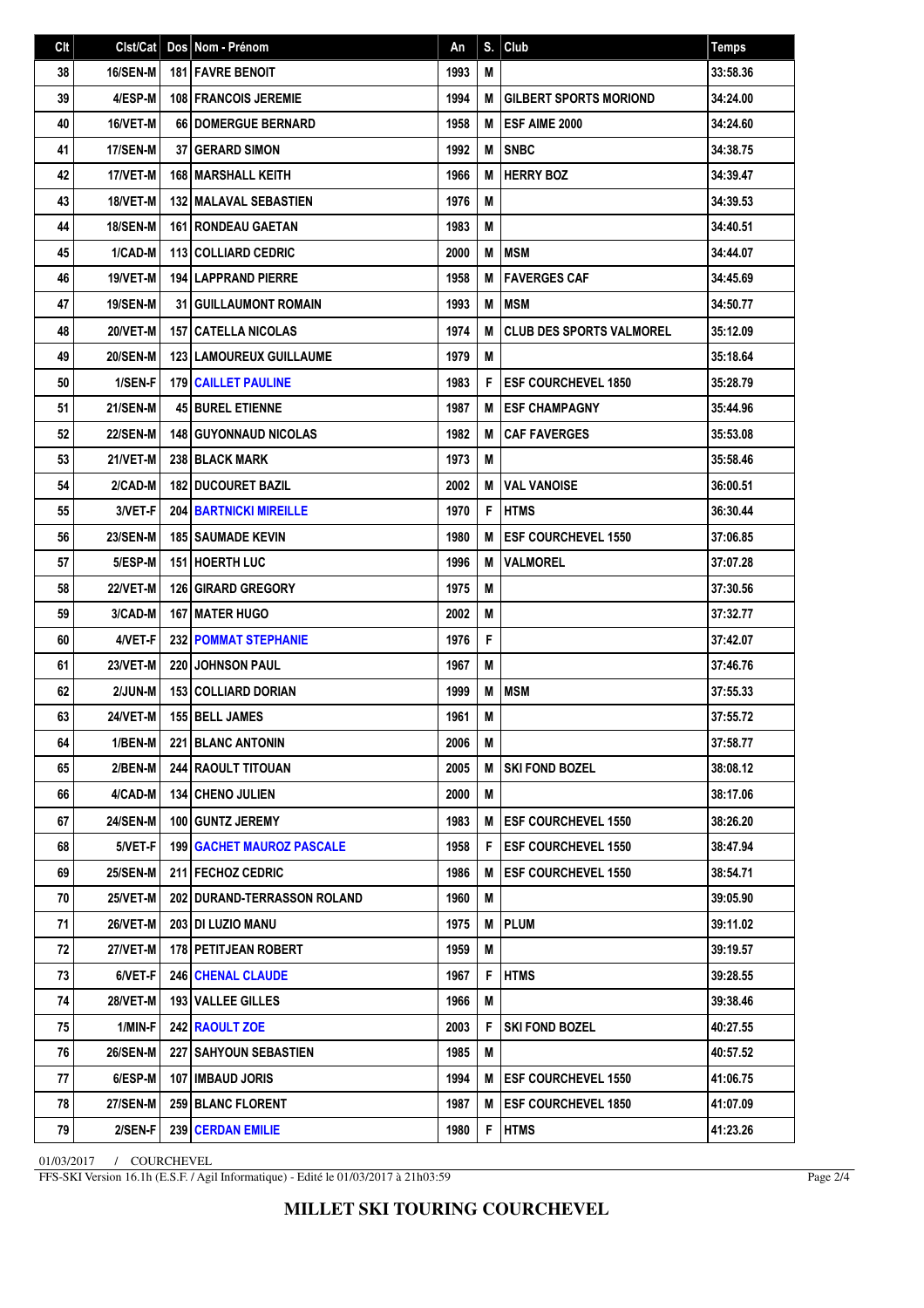| C <sub>It</sub> | Clst/Cat        | Dos Nom - Prénom               | An   | S. | Club                             | <b>Temps</b> |
|-----------------|-----------------|--------------------------------|------|----|----------------------------------|--------------|
| 80              | 29/VET-M        | 225 RECHU JEAN-CLAUDE          | 1973 | M  | <b>TEAM JALLET</b>               | 42:02.75     |
| 81              | <b>28/SEN-M</b> | 201 BERCHET CLEMENT            | 1988 | M  |                                  | 42:08.49     |
| 82              | 2/MIN-M         | 219 DAVID MAXIME               | 2003 | M  | I NAVES SKI NORDIC               | 42:37.38     |
| 83              | 3/SEN-F         | <b>209 RENARD LAETITIA</b>     | 1985 | F  |                                  | 43:10.09     |
| 84              | 5/CAD-M         | <b>143 HENRAS ROBIN</b>        | 2000 | M  |                                  | 43:13.12     |
| 85              | 30/VET-M        | <b>237 ROBINSON ANDREW</b>     | 1966 | M  | <b>COURCHEVEL SPORTS OUTDOOR</b> | 43:18.85     |
| 86              | <b>29/SEN-M</b> | <b>295 ROGGE FABRICE</b>       | 1978 | M  |                                  | 43:23.19     |
| 87              | 1/SVET-M        | 213 DOIX PHILIPPE              | 1947 | M  | <b>IESF COURCHEVEL 1850</b>      | 43:38.52     |
| 88              | 31/VET-M        | 298 PACHOUD ERIC               | 1963 | M  | <b>ENDURANCE GRIGNON</b>         | 43:55.42     |
| 89              | 7/ESP-M         | <b>207 VAN DAMME ANTOINE</b>   | 1994 | M  |                                  | 43:59.15     |
| 90              | 32/VET-M        | <b>233 ARNAUD MAXENCE</b>      | 1977 | M  |                                  | 44:03.56     |
| 91              | 30/SEN-M        | <b>197 BROCHARD JULIEN</b>     | 1978 | M  |                                  | 44:06.98     |
| 92              | 31/SEN-M        | 271 VERNEREY PIERRE-ALEXANDRE  | 1984 | M  |                                  | 44:07.09     |
| 93              | 33/VET-M        | <b>112 MARTIN STEFAN</b>       | 1965 | M  |                                  | 44:35.89     |
| 94              | 32/SEN-M        | <b>198   MUGNIER NICOLAS</b>   | 1982 | M  |                                  | 44:52.82     |
| 95              | 34/VET-M        | 268 DENJEAN ERIC               | 1969 | M  |                                  | 44:58.62     |
| 96              | 4/SEN-F         | <b>234 GARCIN ALICE</b>        | 1990 | F  |                                  | 45:37.42     |
| 97              | 35/VET-M        | 129 GEERNAERT JOHN             | 1969 | M  |                                  | 46:02.90     |
| 98              | 2/SVET-M        | <b>267 BLANC YVES</b>          | 1954 | M  | <b>ESF COURCHEVEL 1650</b>       | 46:28.98     |
| 99              | 36/VET-M        | 248 CHARLES CHARLY             | 1971 | M  |                                  | 46:59.18     |
| 100             | 7/VET-F         | 226 BELL NICKI                 | 1972 | F  |                                  | 47:10.04     |
| 101             | 6/CAD-M         | 224 DENJEAN LEO                | 2002 | M  |                                  | 47:11.95     |
| 102             | 1/JUN-F         | <b>241 CHARLES LEA</b>         | 1999 | F  |                                  | 47:19.16     |
| 103             | 33/SEN-M        | 200 SAVERYS ALEXANDRE          | 1978 | M  |                                  | 47:28.52     |
| 104             | 37/VET-M        | 258 LACAZE PIERRE              | 1964 | M  |                                  | 47:42.43     |
| 105             | 5/SEN-F         | <b>214 MOREAU CLEMENTINE</b>   | 1990 | F  |                                  | 48:09.35     |
| 106             | 6/SEN-F         | 103 DE PESSERAY DAPHNE         | 1986 | F  |                                  | 48:41.57     |
| 107             | <b>34/SEN-M</b> | <b>145   DE HAUWERE PHILIP</b> | 1982 | М  |                                  | 49:33.60     |
| 108             | <b>35/SEN-M</b> | <b>284 IDE CLERCK ANTHONY</b>  | 1980 | М  |                                  | 50:08.21     |
| 109             | 38/VET-M        | 273 POIRIER GILLES             | 1973 | M  |                                  | 50:32.84     |
| 110             | 39/VET-M        | 216 GAVIGLIO VINCENT           | 1976 | M  |                                  | 51:10.67     |
| 111             | <b>36/SEN-M</b> | 217 MANET MYRIAM               | 1979 | M  |                                  | 51:19.01     |
| 112             | 40/VET-M        | 231   GODIN JEAN-CHRISTOPHE    | 1968 | M  | <b>COURCHEVEL SPORTS OUTDOOR</b> | 53:21.06     |
| 113             | 37/SEN-M        | <b>291   DE CLERCK GREGORY</b> | 1979 | M  |                                  | 53:42.43     |
| 114             | 7/SEN-F         | 230 PIRIE TESSA                | 1978 | F  | <b>CAIRNGORM RUNNERS</b>         | 53:54.99     |
| 115             | 41/VET-M        | <b>222   THIOLLIER JEROME</b>  | 1972 | M  |                                  | 54:54.01     |
| 116             | 42/VET-M        | <b>252 BUSTAMANTE MANUEL</b>   | 1964 | M  | <b>ESF COURCHEVEL 1550</b>       | 54:57.29     |
| 117             | 8/SEN-F         | 276 ARPUNA ANA                 | 1978 | F  |                                  | 55:12.61     |
| 118             | 3/BEN-M         | 210   MATER LOUKA              | 2005 | M  |                                  | 55:28.97     |
| 119             | 1/SVET-F        | <b>212 FACHE MARTINE</b>       | 1953 | F  |                                  | 55:44.78     |
| 120             | 43/VET-M        | <b>236   DEWITTE THOMAS</b>    | 1972 | M  |                                  | 56:17.61     |
| 121             | 8/VET-F         | 278 LANGEARD NATHALIE          | 1969 | F. |                                  | 56:35.75     |

01/03/2017 / COURCHEVEL

FFS-SKI Version 16.1h (E.S.F. / Agil Informatique) - Edité le 01/03/2017 à 21h03:59

Page 3/4